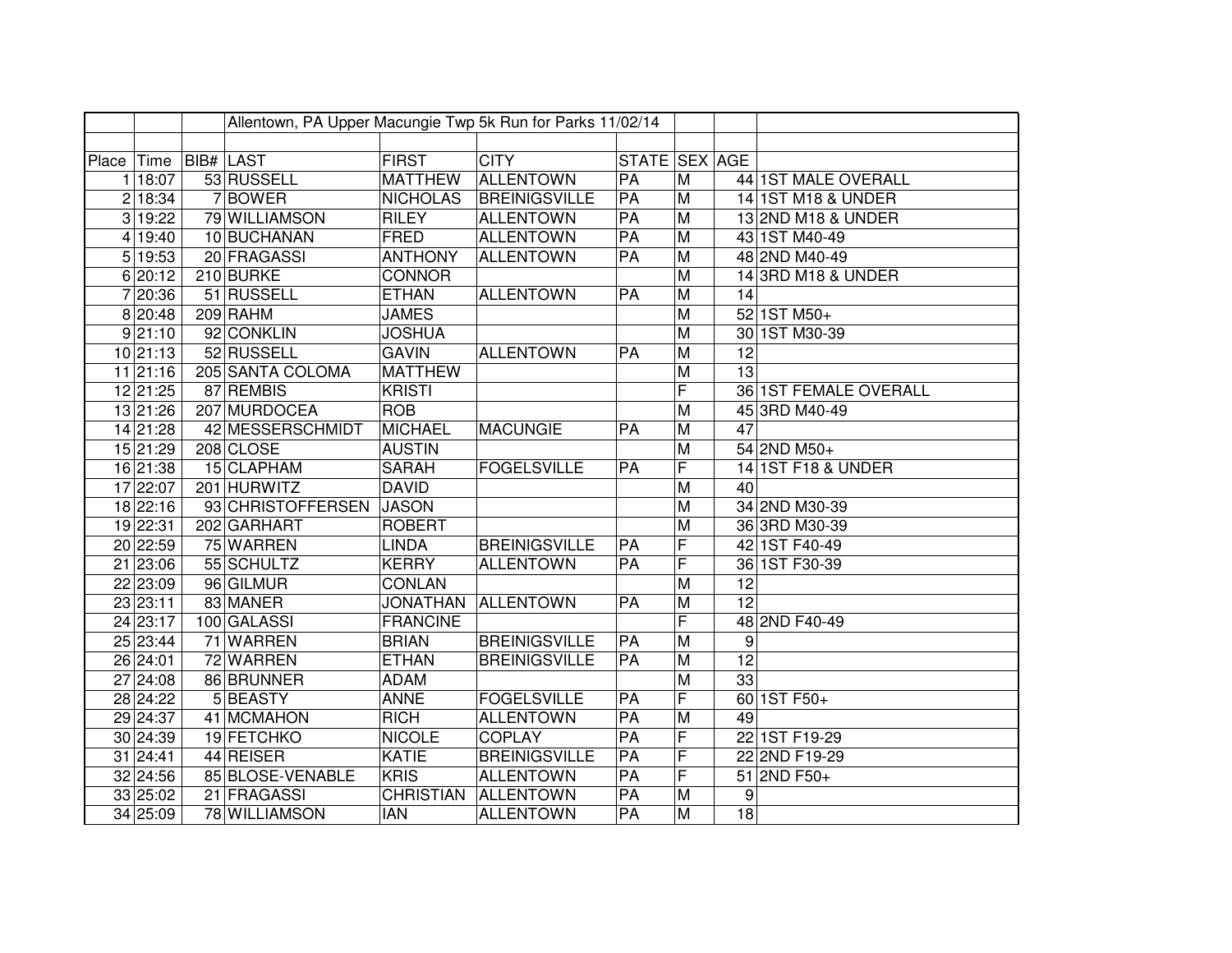| 35 25:10 | 50 RODGERS     | <b>OWEN</b>     | <b>ALLENTOWN</b>     | PA              | M                       | 9               |                    |
|----------|----------------|-----------------|----------------------|-----------------|-------------------------|-----------------|--------------------|
| 36 25:16 | 97 GILMOR      | <b>TORIN</b>    |                      |                 | M                       | 12              |                    |
| 37 25:18 | 90 OBSSUTH     | <b>JESSE</b>    |                      |                 | $\overline{M}$          | 33              |                    |
| 38 25:22 | <b>88 CAO</b>  | <b>NINA</b>     |                      |                 | F                       |                 | 14 2ND F18 & UNDER |
| 39 25:26 | 211 DORSEY     | <b>SEAN</b>     |                      |                 | $\overline{M}$          | 41              |                    |
| 40 25:29 | 34 KACHINSKI   | <b>JACLYN</b>   | <b>BETHLEHEM</b>     | PA              | F                       |                 | 32 2ND F30-39      |
| 41 25:36 | 67 TREMBLAY    | <b>STEVE</b>    | <b>ALBURTIS</b>      | $\overline{PA}$ | M                       |                 | 50 3RD M50+        |
| 42 25:44 | 49 RODGERS     | <b>MAYA</b>     | <b>ALLENTOWN</b>     | PA              | F                       |                 | 15 3RD F18 & UNDER |
| 43 25:45 | 98 BATMAN      | I'M             |                      |                 | $\overline{M}$          | 34              |                    |
| 44 25:46 | 4BASSLER       | <b>CLAIRE</b>   | <b>ALLENTOWN</b>     | PA              | $\overline{\mathsf{F}}$ | $\overline{14}$ |                    |
| 45 25:47 | 11 BUCHANAN    | <b>LAUREN</b>   | <b>ALLENTOWN</b>     | $\overline{PA}$ | F                       | $\overline{12}$ |                    |
| 46 25:51 | 1 ALMONTI      | <b>JENNIFER</b> | <b>FOGELSVILLE</b>   | $\overline{PA}$ | F                       |                 | 45 3RD F40-49      |
| 47 26:01 | 213 WERKHEISER | <b>AMY</b>      |                      |                 | F                       |                 | 39 3RD F30-39      |
| 48 26:52 | 33 JOSEPH      | <b>ERIN</b>     | <b>ALLENTOWN</b>     | PA              | F                       | 36              |                    |
| 49 27:16 | 25 FRITZINGER  | <b>MARK</b>     | <b>FOGELSVILLE</b>   | PA              | M                       | 36              |                    |
| 50 27:24 | 47 RODGERS     | <b>BILLY</b>    | <b>ALLENTOWN</b>     | PA              | M                       | 45              |                    |
| 51 27:55 | 62 SPERRAZZA   | <b>JACLYN</b>   | <b>ALLENTOWN</b>     | PA              | F                       | 31              |                    |
| 52 27:56 | 61 SPERRAZZA   | <b>FRANK</b>    | <b>ALLENTOWN</b>     | PA              | M                       | 31              |                    |
| 53 28:13 | 24 FREEDMAN    | <b>TROY</b>     | <b>BARTO</b>         | PA              | M                       | 40              |                    |
| 54 28:22 | 17 DESTEFON    | <b>KRISTEN</b>  | ALLENTOWN            | PA              | F                       | 13              |                    |
| 55 28:26 | 73 WARREN      | <b>JASON</b>    | <b>BREINIGSVILLE</b> | PA              | M                       | 15              |                    |
| 56 29:23 | 70 WAMBAUGH    | <b>MICHAEL</b>  | <b>ALBURTIS</b>      | PA              | M                       | 53              |                    |
| 57 29:54 | 32 HOSTETTER   | <b>STACEY</b>   | <b>ALLENTOWN</b>     | PA              | F                       | 32              |                    |
| 58 29:58 | 2 ANDREWS      | <b>GARY</b>     | <b>CENTER VALLEY</b> | PA              | M                       | 43              |                    |
| 59 30:04 | 31 GRUBE       | <b>DAVID</b>    | <b>ALLENTOWN</b>     | PA              | M                       | $\overline{47}$ |                    |
| 60 30:22 | 69 VITALE      | <b>ROBERT</b>   | <b>BREINIGSVILLE</b> | PA              | M                       | 40              |                    |
| 61 30:31 | 204 GEARHART   | <b>BRANDON</b>  |                      |                 | M                       | 13              |                    |
| 62 30:38 | 30 GOTOWKO     | <b>DANA</b>     | <b>FOGELSVILLE</b>   | PA              | F                       | 35              |                    |
| 63 30:42 | 26 FUCHS       | <b>BETH</b>     | <b>BREINIGSVILLE</b> | $\overline{PA}$ | F                       | $\overline{31}$ |                    |
| 64 30:52 | 63 SPERRY      | <b>JACK</b>     | <b>ALLENTOWN</b>     | PA              | M                       | 10              |                    |
| 65 31:04 | 64 SPERRY      | JILL            | <b>ALLENTOWN</b>     | $\overline{PA}$ | F                       | $\overline{48}$ |                    |
| 66 31:17 | 8BRAIM         | <b>TRACEY</b>   | <b>BREINIGSVILLE</b> | PA              | F                       | $\overline{42}$ |                    |
| 67 31:19 | 82 MANER       | <b>KELLY</b>    | <b>ALLENTOWN</b>     | $\overline{PA}$ | F                       | 41              |                    |
| 68 31:21 | 12 BUCHANAN    | <b>MADISON</b>  | <b>ALLENTOWN</b>     | $\overline{PA}$ | F                       | $\overline{15}$ |                    |
| 69 31:23 | 6 BIFANO       | <b>KATIE</b>    | <b>MACUNGIE</b>      | PA              | F                       |                 | 28 3RD F19-29      |
| 70 31:25 | 40 MARQUARDT   | <b>BETH</b>     | <b>ALLENTOWN</b>     | $\overline{PA}$ | F                       | 43              |                    |
| 71 31:25 | 77 WILLIAMS    | <b>DEBRA</b>    | <b>BREINIGSVILLE</b> | $\overline{PA}$ | F                       |                 | 53 3RD F50+        |